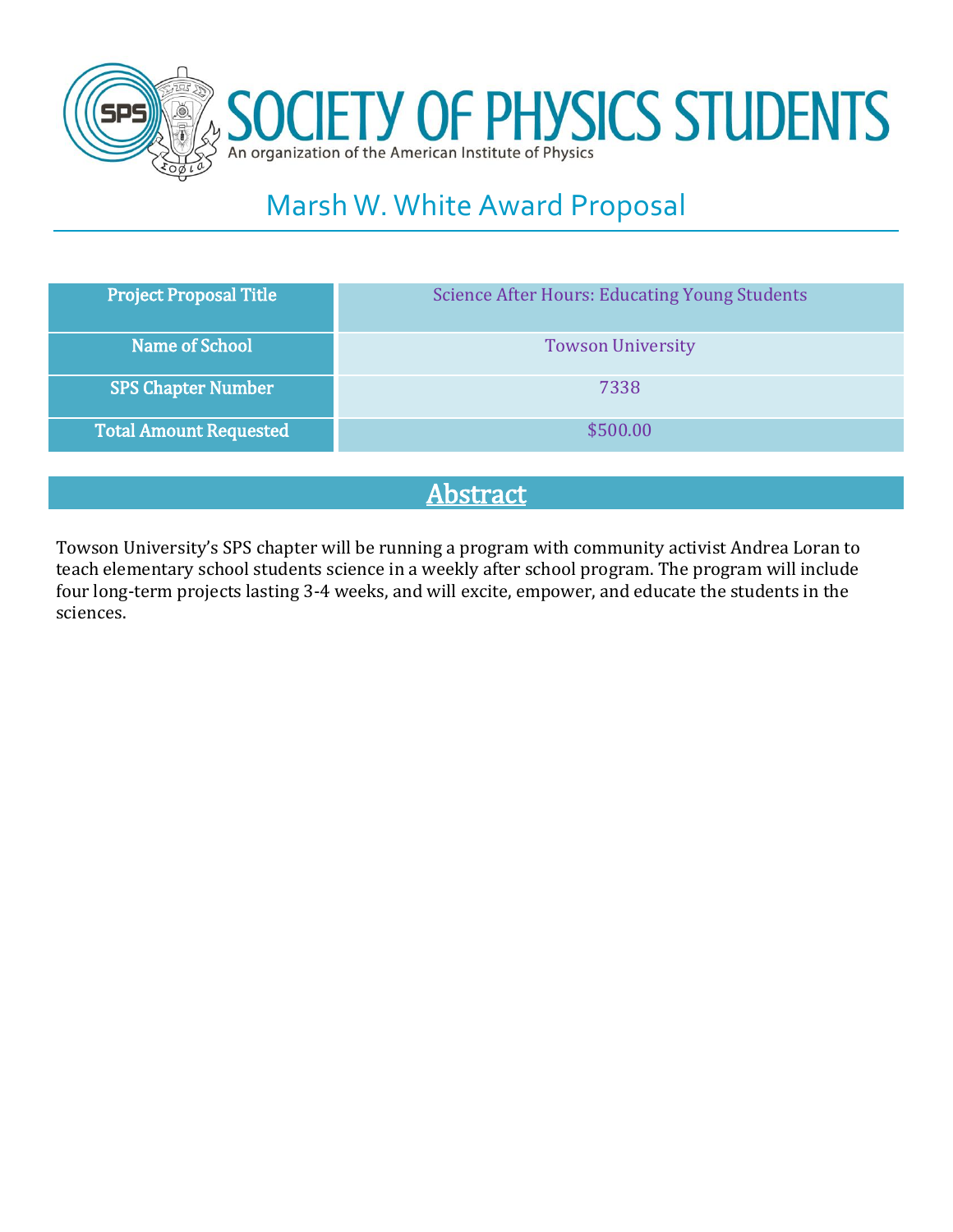### Proposal Statement

### Overview of Proposed Project/Activity/Event

Towson University student Andrea Loran takes several physics and astronomy courses at Towson University: not towards a degree, but out of interest in the sciences. Loran, a community activist, runs an after school program for 30 elementary school students. These students range from 2<sup>nd</sup> to 5<sup>th</sup> grade, and most are there because their parents are working. Every Friday, these young students meet with Loran at the Hampden Family Center in Baltimore from 4:00pm to 5:00pm, where she attempts to pass to them her interest in science.

A few weeks ago, Loran approached Towson University's chapter of the Society of Physics Students and asked for assistance in a program she runs. In response, Towson University's SPS chapter will create and implement a program that will excite, empower, and educate the students in the sciences. Inspired by an elementary school program run by students at Virginia Tech, the form of our program will be a series of long running projects, each project lasting 3-4 weeks. The projects will have multiple components (i.e., historical aspects, group work, making measurements, simple programming) designed to keep the young students engaged and interested while learning.

The main projects we will implement are

- Project 1: Projectile motion
	- o Project: the class will split into groups for 4 weeks, preparing for a game of Battleship. In this game, each team will make distance measurements of targets, then look up on a chart the correct firing angle and power setting.
	- o They will learn: how to make proper measurements, read graphs and charts, and create a team plan.
- Project 2: Circuitry
	- $\circ$  Project: The students will play with squishy circuits to create their own innovations.
	- $\circ$  They will learn: creativity and design, how to work independently, and how to ask questions.
- Project 3: 3D printing
	- o Project: designing and creating a 3D printed object. We are not sure whether to make this an individual project, or a group project where each student will create a small part of a larger project.
	- o They will learn: creativity and design, the basics of the 3D printing software, and how the 3D printer works.
- Project 4: Astronomy
	- $\circ$  Project: creating a scale model of the solar system. The students will get to work outside as a class to create a scale model of the Solar System. Other smaller astronomy projects will also be included. This was saved for last so it will be nice weather when we go outside.
	- o They will learn: about numbers, fractions, and (if possible) orders of magnitude, and how to work in groups.

In addition to this program with Andrea Loran and her elementary school students, we have formed connections with leaders from Patterson Park Public Charter School, Tunbridge Public Charter School, and Moravia Park Primary school, and Immaculate Conception School. We plan to run similar programs at these schools in the near future.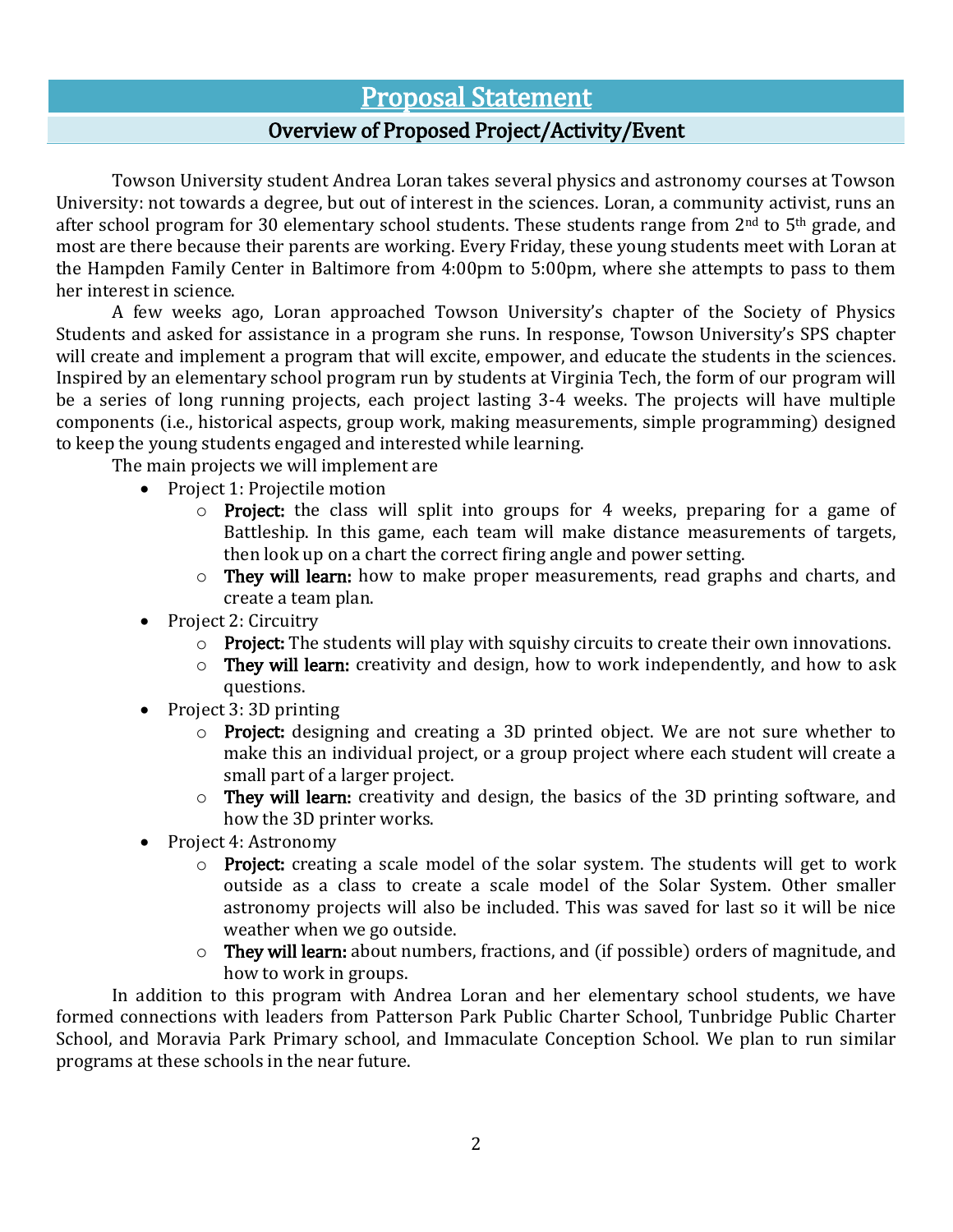### How Proposed Activity Promotes Interest in Physics

As mentioned above, our program looks to excite, empower, and educate the young students in science. The excitement is the main objective because we want to instill an interest in science. Empowerment was agreed to be important because the students should leave with a demystified sense that they can do science, an idea inner-city students tend to never hear. Finally, we want to actually teach these students some science, as opposed to presenting cool demonstrations. By balancing these three themes, our program will be one in which kids come with an eagerness to begin, leave with a sense of accomplishment, and return to their classrooms to teach their peers.

Regularly working with Andrea Loran's program allows us to provide kids with a more intimate experience in science. We can keep the focus and interest of the students by choosing projects that engage the students. Continuing each project over multiple weeks will then give us the opportunity to really educate the students with time to mentor and support them. Ultimately, this program provides young students with one of their few opportunities to truly experience science.

#### Plan for Carrying Out Proposed Project/Activity/Event

The people mostly in charge of planning this program are Andre Loran, SPS President Nathan Prins, and SPS Outreach Coordinator Nicholas McKinley. All three have significant experience with promoting science and educating elementary school students. Andrea Loran has been running her Friday program for months as a community activist, Nathan Prins has been involved with numerous outreach programs for all ages, and is a volunteer reading teacher for an elementary school, and Nicholas McKinley is a physics major training to be a physics teacher though Towson University's UTeach program.

Along with our three project leaders, over a dozen SPS members from Towson University have expressed interest in joining the program. Many bring their own expertise; for example, Mathew Ridge works at the Digital Harbor Foundation, a non-profit organization that teaches young students about technology, specifically 3D printing.

#### Project/Activity/Event Timeline

- Fridays: Nov. 20th, 2015 Dec. 4th, 2015
	- o Attend Loran's Friday program
	- o Familiarize ourselves with the students
	- o Do a few fun, easy demonstrations
- Dec. 4th, 2015
	- o Have a detailed lesson plans for Projects 1 and 2
	- Fridays: Jan. 29th, 2016 Feb. 19th, 2016
		- o Dates for Project 1: Projectile motion
- Fridays: Feb. 26th, 2016 Mar. 11th, 2016
	- o Dates for Project 2: Circuitry
- Feb.  $29<sup>th</sup>$ , 2016
	- o Have detailed lesson plans for Projects 3 and 4
	- Fridays: Mar. 25th, 2016 Apr. 22nd, 2016
		- o Dates for Project 3: 3D printing
	- Fridays: Apr. 29th, 2016 May 13th, 2016
		- o Dates for Project 4: Astronomy
- May 16th, 2016
	- o Complete all evaluations and debriefings for final report
- May 31st, 2016
	- o Submit final report